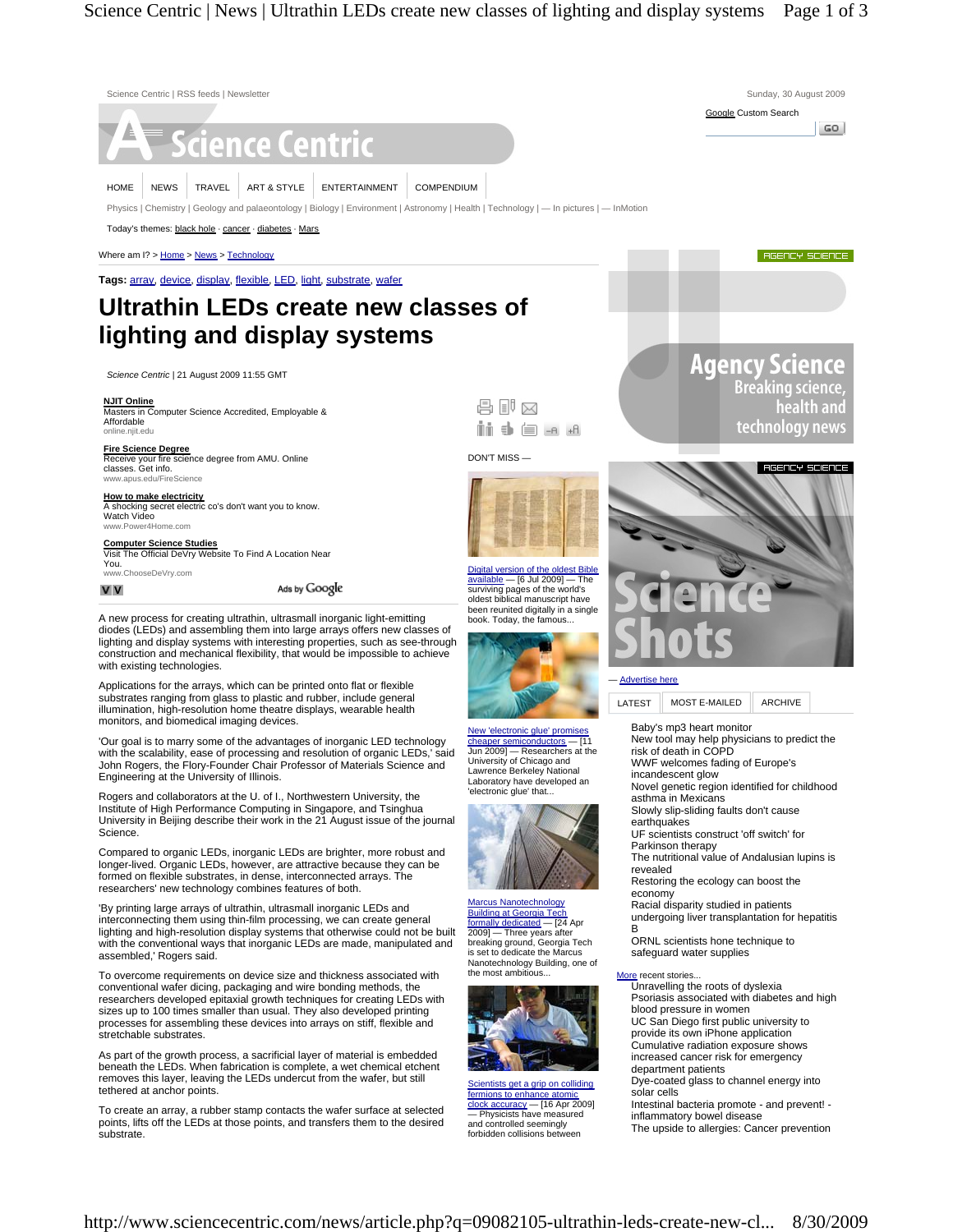of antisocial... More Technology

neutral strontium atoms - a class

'The stamping process provides a much faster alternative to the standard robotic 'pick and place' process that manipulates inorganic LEDs one at a time,' Rogers said. 'The new approach can lift large numbers of small, thin LEDs from the wafer in one step, and then print them onto a substrate in another step.'

By shifting position and repeating the stamping process, LEDs can be transferred to other locations on the same substrate. In this fashion, large light panels and displays can be crafted from small LEDs made in dense arrays on a single, comparatively small wafer. And, because the LEDs can be placed far apart and still provide sufficient light output, the panels and displays can be nearly transparent. The thin device geometries allow the use of thin-film processing methods, rather than wire bonding, for interconnects.

In addition to solid-state lighting, instrument panels and display systems, flexible and even stretchable sheets of printed LEDs can be achieved, with potential use in the health-care industry.

'Wrapping a stretchable sheet of tiny LEDs around the human body offers interesting opportunities in biomedicine and biotechnology,' Rogers said, 'including applications in health monitoring, diagnostics and imaging.'

Source: University of Illinois at Urbana-Champaign

# **Cicero Science Tutoring** Cicero science tutoring. Find local businesses on

DexKnows.

www.DexKnows.com

**Teaching Students** University of Phoenix Programs Night, Distance, And Part Time! Phoenix.edu

**Free WSJ.com Registration** The Wall Street Journal Online. Free Registration. Sign Up Now.

www.wsjregistration.com

www.MoneyAndMarkets.com

**Is Your Bank In Trouble?** Free list Of Banks Doomed To Fail. The Banks and Brokers X List. Free!

Ads by Google

#### **Leave a comment**

The details you provide on this page [e-mail address] will not be used to send unsolicited e-mail, and will not be supplied to a third party! Please note that we can not promise to give everyone a response. Comments are FULLY MODERATED. Once approved they will be posted within 24 hours.

Your name:

Your e-mail:

### Comment:

1737

Verification code:

**SEND** 

### More on Science Centric News | Technology

## **Ivory tower needs to adapt to online media landscape, scholar says**

— 11 April 2009 Universities need to embrace new online media, social networks and a culture of 'openness' as part of their pedagogy, or they risk becoming seen as anachronisms in today's hyper-connected... — full story

# **Sensitive robots**

— 6 April 2009 Robots are commonplace in production halls, but are only allowed to operate in protected areas so as not to endanger humans with their movements. A new costefficient, robust force... — full story

**Fitter frames: Nanotubes boost structural integrity of composites** — 27 March 2009

LATEST HEADLINES

Acoustic tweezers can position tiny objects Handwriting-based tool offers alternate lie detection method

Scientists detect 'fingerprint' of high-temp superconductivity above transition temperature

Hankering for molecular electronics? Grab the new NIST sandwich

Penetrating insights: NIST airframe tests help ensure better shielding for flight instruments Up-scale: Frequency converter enables ultrahigh sensitivity infrared spectrometry

Scientists discover how rheumatoid arthritis causes bone loss Protein on 'speed' linked to ADHD Study links seismic slip and tremor, with implications for subduction zone 2007

— II III IV V VI VII VIII IX X XI XII

2008 — I II III IV V VI VII VIII IX X XI XII 2009

— <u>I II III IV V VI VII VIII</u>